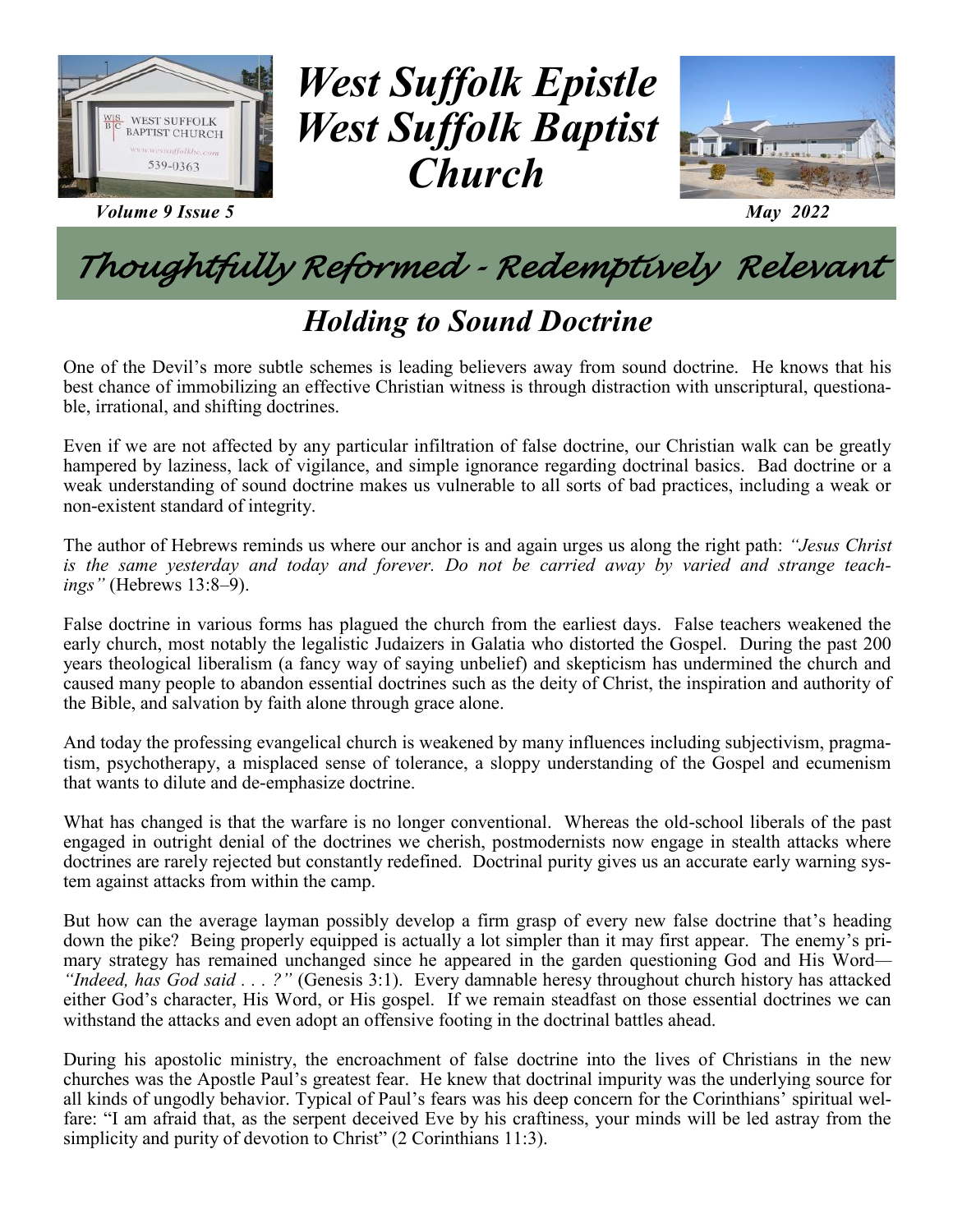



*Holding to Sound Doctrine*

*Continued from Page 1*

Paul was also greatly exercised about the precarious status of believers in Galatia:

*"I am amazed that you are so quickly deserting Him who called you by the grace of Christ, for a different gospel; which is really not another; only there are some who are disturbing you and want to distort the gospel of Christ."* (Galatians 1:6–7)

He realized that false teachers can be sincere, persuasive, believable, and even kind and likable. But Paul was also convinced that superficial, subjective measurements are not how we are to judge doctrine. The supreme standard is always the Word of God: *"Even if we, or an angel from heaven, should preach to you a gospel contrary to what which we have preached to you [according to the Word], he is to be accursed."* (Galatians 1:8)

Purity of doctrine is the crucial foundation upon which everything else in the Christian life rests. If we would be people who practice personal holiness and show forth true integrity, our doctrine must be sound and unwavering. *~ Dr. John MacArthur* 

#### *The transgender revolution and the death of truth*

One day in the future, Americans will come to realize that the great denial of truth can be traced to a swimming pool. Just days ago, the University of Pennsylvania athlete identified as Lia Thomas won an NCAA championship in women's swimming. This came after a season of controversy in which Thomas, who had previously competed on Penn's men's swimming team, dominated many women's competitions, soundly defeating other swimmers.

Of course, those other swimmers were women. The participation of Lia Thomas, formerly known as Will Thomas, on the women's swim team was only possible because of an exercise in mass delusion and ideological corruption. All it takes is one photograph to make the point clearly. Lia Thomas is a constructed identity, affirmed by the University of Pennsylvania, the NCAA, and the cultural powers that be. Lia Thomas is a man, a confused man to be sure, but a man nevertheless.

The case of this collegiate swimmer reveals the deep insanity that now grips our culture. The cultural elites, including the administrators of universities, the leaders of organized sport, the media, Hollywood, the therapeutic industry, and all manner of self-declared influencers now insist that spectators look at a man swimming on a women's team and call the man a woman. They also demand that women who have committed their lives to women's athletic competitions must give way on the victory stand to a man who now declares himself to be a woman.

Furthermore, the elites demand that the entire society must join in the exercise in mass delusion and celebrate Thomas' wins as a great civilizational achievement. The perfectly named professor Cheryl Cooky of Purdue University, who teaches "American studies and women's, gender, and sexuality studies," declared that Thomas must be "embraced in the history of progress that sports represent and recognized as the trailblazer that she is."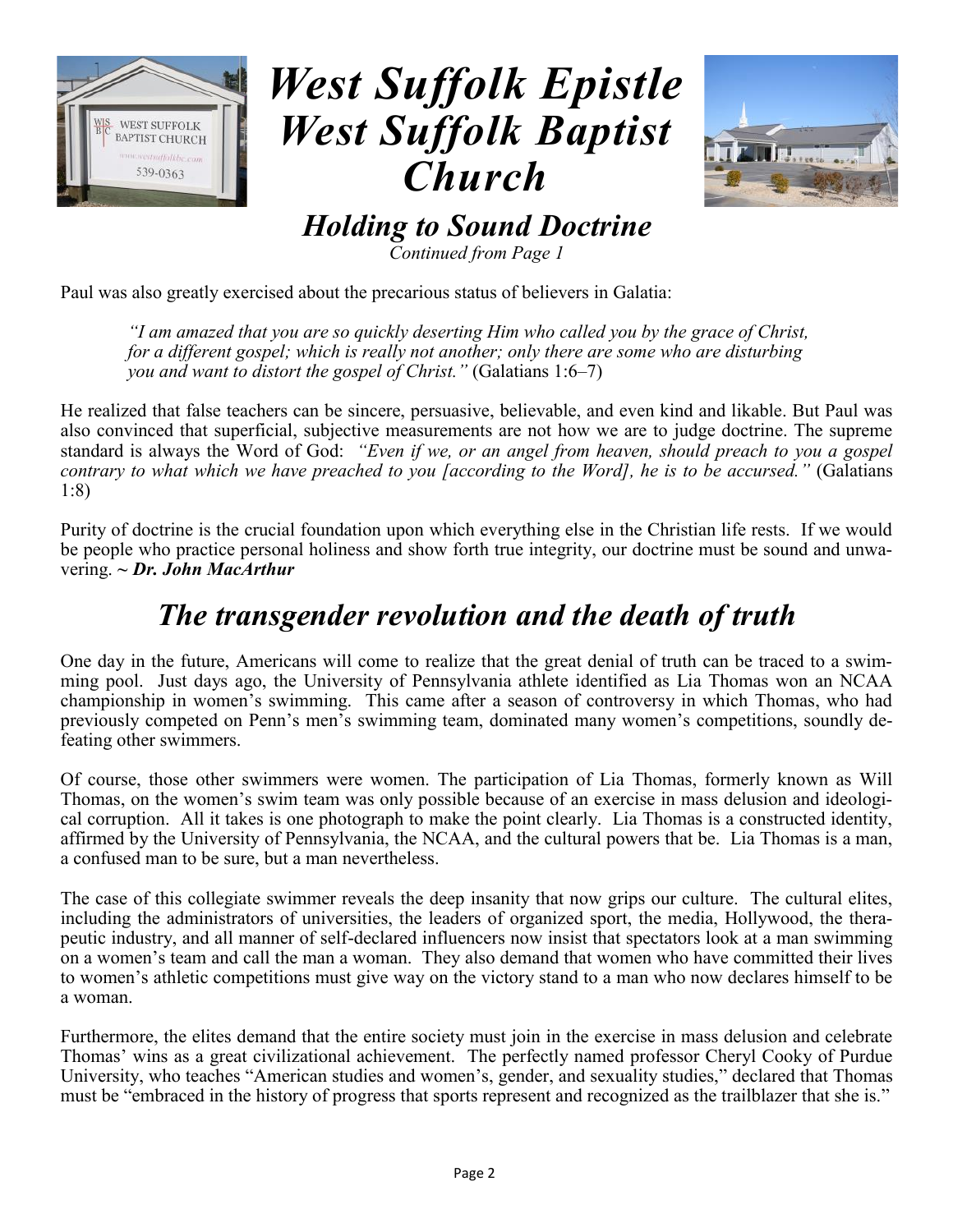



#### *The transgender revolution and the death of truth*

*Continued from Page 2*

Clearly, some of Thomas' teammates did not get the memo, nor did their friends and parents. These women, who had worked for years to achieve success in athletic achievement, saw their years of hard work and dedication to women's sports drowned in a deep pool of ideological insanity. Many of them offered a public protest. Some of their parents raised protests of their own. Famous women of the sports world demanded a return to sanity and the restriction of women's sporting events to biological women.

But sporting authorities, who had for decades demanded both respect and support for women's athletic teams, had already caved to the sexual revolutionaries and the gender theorists. Having surrendered so many times in the past, how could they resist surrender now?

Consider a school like the University of Pennsylvania, whose motto, ironically enough, is *Leges sine moribus vanae,* which means "Laws without morals are useless." That motto assumes a rational world in which, for example, the distinction between male and female is clear and honored. But the academic world has already abdicated right reason and now manufactures the mass delusion. Denizens of the corporate boardrooms surrendered long ago. Except for a few conservative governors and courageous voices, most politicians want to avoid taking any stand on the issue.

Furthermore, many of those who declare themselves utterly shocked and appalled by the sight of a transgender swimmer taking a women's swimming championship demand nothing more than a carve-out for women's sport. Many insist that they are all for the LGBTQ revolution, except not for this.

Of course, if you buy the revolution you get revolution, and the revolt is going to run right over your cherished world of women's athletics. Professor Cooky, by the way, describes the premise of sporting teams restricted to women and girls as undergirded by "claims of biological difference." Biology is now just a claim. Everything is socially constructed. Reality is just an argument. Oh, but "trust the science."

Identity politics, therapeutic technique, claims of sexual liberation, and the ideologies of critical theory come together in a broad-shouldered possessor of XY chromosomes who catapulted from the middle ranks of male swimmers to the top rank among women by claiming to be a woman.

In a Sports Illustrated cover story (of course), Thomas expressed relief in now being able "to finally live an authentic life." That definition of authenticity, however, requires the abandonment of the authenticity revealed in creation, of the authenticity that underlies human social order, and of any authentic rendering of girl's and women's sports.

Christian concern requires that we see the swimmer identified as Lia Thomas as a human being made in God's image, deserving of our concern. But that concern cannot justify a blatant attempt to undermine the very order of creation. The Bible reveals that any attempt to subvert creation ends in disaster, not in human liberation.

Our society stands on the brink of that disaster. The great question remaining is whether there is enough sanity and courage left in our society to avoid the total abdication of truth. It is now plain to see that we face a demand to jump into the deep end of a pool of mass delusion. Whatever it takes, summon the courage to resist that dive. *~ Dr. R. Albert Mohler, Jr.*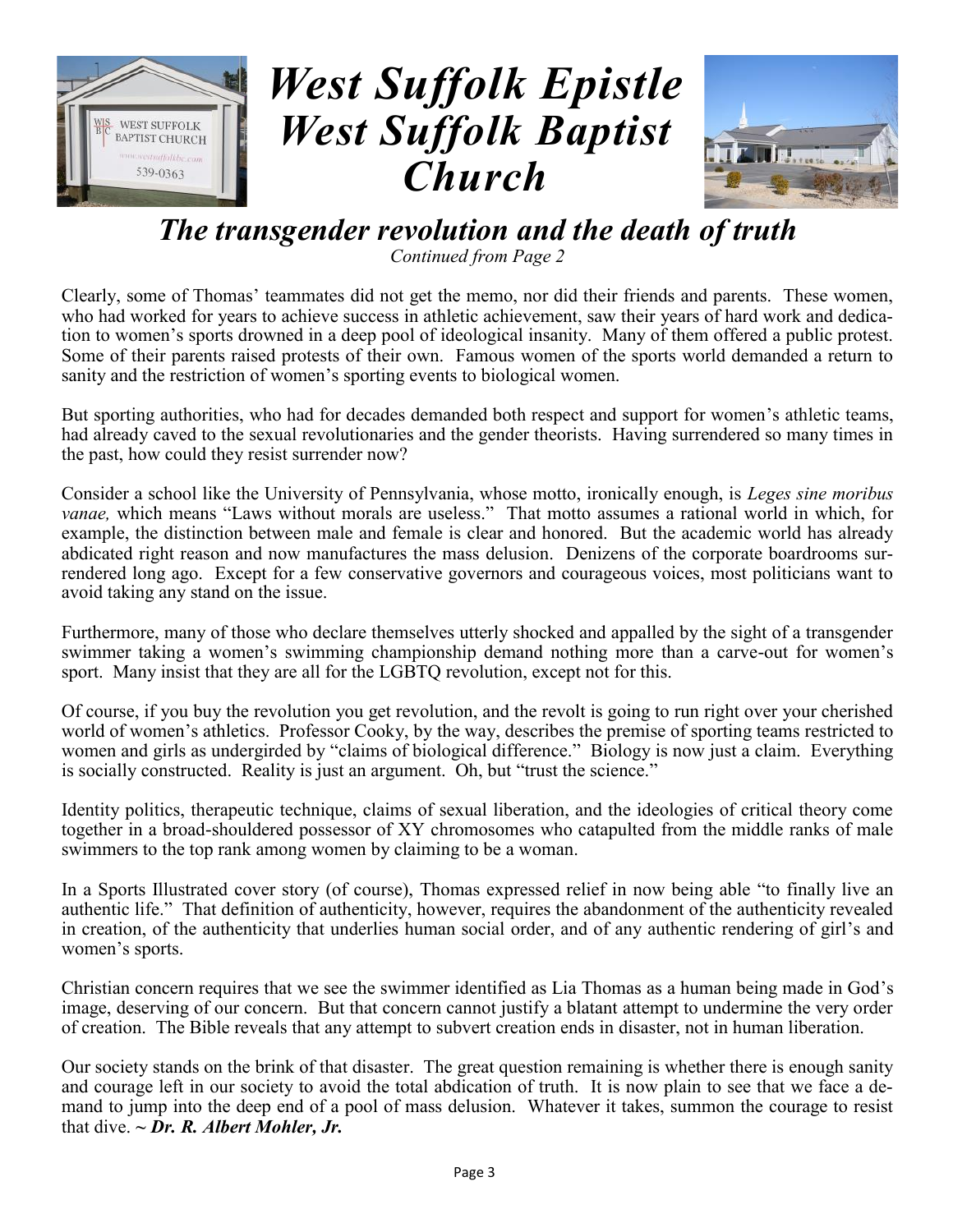



*The Gathering Storm Secularism, Culture and the Church*



A storm is coming. Western civilization and the Christian church stand at a moment of great danger. The storm is a battle of ideas that will determine the future of Western civilization and the soul of the Christian church. The forces we must fight are ideologies, policies, and worldviews that are deeply established among intellectual elites, the political class, and our schools. More menacingly, these ideas have also invaded the Christian church.

From threats to religious liberty and redefinitions of marriage and family to attacks on the sacredness and dignity of human life, the perils faced by the West and the church are unprecedented. How should Christians respond to this challenge? The *Gathering Storm* provides the answer, addressing each dimension of culture and showing Christians how to give an answer for the hope that is within them and how to contend for the faith that was once and for all delivered to the saints.

## *The Salvation of Knowledge*

The postmodern era is coming to an end, and a new age is beginning. In this new era, pluralism is considered simplistic and elementary. Whereas pure relativism was the reigning mind-set in the postmodern era, in this new age, conceptualism has become the accepted system by which we determine what we know and what we believe. As far as I know, conceptualism has not been formulated by any philosophers or sociologists, but can be defined, at least in the way I conceptualize it, as that system of thought by which an individual, or a society, determines reality based upon his own, subjective suppositions of reality and, having determined reality, imposes his created reality upon everyone and everything.

Our culture has put aside the philosophy that suggests truth can differ from one person to another. The adherents of conceptualism have demonstrated that there is no longer any need for our culture to be "united" based upon the governing ideal that truth is relative and that knowledge is in the mind of the beholder. These proponents of conceptualism have labored long and hard to prove that when it comes down to it, concepts rule the day. Therefore it is no longer necessary for a person to say "I believe" or "I know." According to conceptualists, such statements are no longer necessary, no longer valid; they possess no value whatsoever in this age of conceptualism. Today, one needs only to say: "I conceptualize."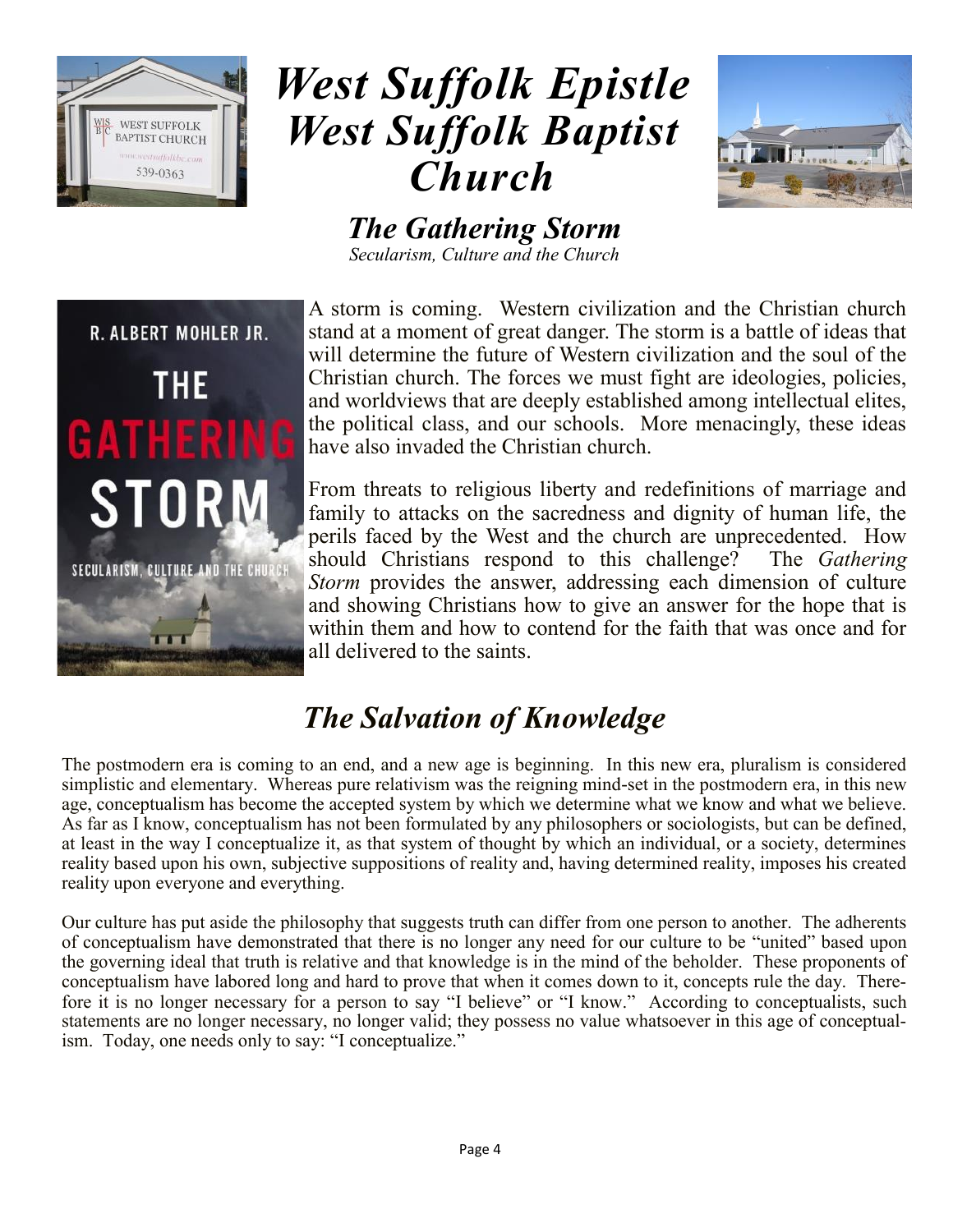



#### *The Salvation of Knowledge*

*Continued from Page 4*

In order for something to be true, it is no longer necessary to have knowledge of a particular something, and it is no longer required that we qualify everything we say with the statement: "What may be true for you is not necessarily true for me." In this new era, to conceptualize is to validate truth. That is to say, in order to propagate truth, a person needs only to conceptualize.

As Christians we are called to stand firmly in truth, yet it is not our own conceptualized reality in which we are to establish ourselves. Rather, we are called to establish ourselves in the reality that God almighty has set forth. His reality is founded upon truth — His truth. For we are only established if the truth upon which we stand is God's truth and not some system of reality that is a result of our own vainly fantasized suppositions. Indeed, the truth of God is founded in God Himself and has been revealed to us so that all men are without excuse: "For what can be known about God is plain" (Romans 1:19a). Paul does not say, "What can be fantasized about God is plain." Rather, it is what is "known" about God that is plain. At the heart of our sustained existence on earth is knowledge that has been revealed to us by God; at the heart of our relationships with one another is knowledge from God, and at the heart of our relationship with God is knowledge from God.

While many attempt to slander the pursuit of knowledge, we must stand our ground on the Word of God and defend the right use of knowledge. For it is through knowledge that truth is confirmed as truth, and it is through knowledge that reality is understood as reality.

At the beginning of his second epistle, Peter confirms the importance of knowledge. In verses 2–8, Peter uses the word knowledge five times. In verse 2, he writes, "May grace and peace be multiplied to you in the knowledge of God and of Jesus our Lord." Then, in verse 3, he writes, "His divine power has granted to us all things that pertain to life and godliness, through the knowledge of him who called us to his own glory and excellence." At this point, Peter has used the word knowledge as a means through which grace and peace are provided and as a means through which God has granted to us all things pertaining to life and godliness.

In verse 5, Peter charges us to supplement our faith with virtue and virtue with knowledge. It is no small matter that Peter includes knowledge as a "quality" of the Christian life, for he promises that "if these qualities are yours and are increasing, they keep you from being ineffective or unfruitful in the knowledge of our Lord Jesus Christ" (v. 8). If we possess the qualities that Peter lists in verses 5–7, we will be sustained in our effectiveness in the knowledge of Christ.

While knowledge can indeed "puff up," it is mere human knowledge that puffs up. Knowledge without God is not knowledge, it is cerebral correspondence that has no meaning beyond itself. But, knowledge, true knowledge from God almighty, is the foundation of virtue, the establishment of love, and the means by which we are able to glorify God as He has revealed Himself.

At the very end of his epistle, Peter writes: "You therefore, beloved, knowing this beforehand, take care that you are not carried away with the error of lawless people and lose your own stability. But grow in the grace and knowledge of our Lord and Savior Jesus Christ." (3:17–18). We are commanded to know God — to know His Word, and we have been summoned by God almighty to know the truth in order to be set free from our bondage to our own, subjective reality so that we might glorify God and enjoy Him forever. *~ Dr. Burk Parsons*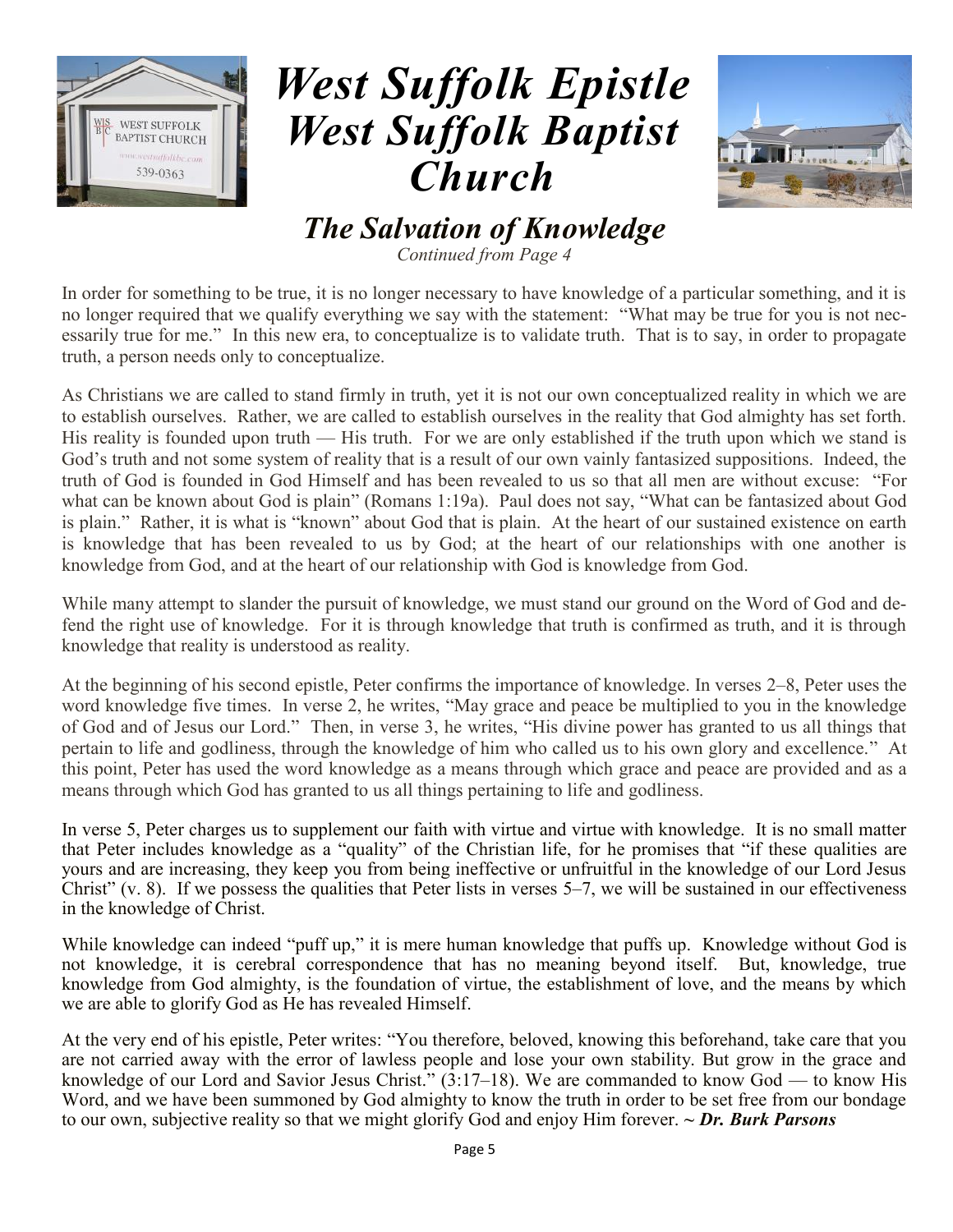



## *What would Jesus say about your Church?*

In the book of Revelation, Jesus wrote seven letters to cities in Asia Minor. He didn't write them to city hall; He wrote them to the church.

Let that sink in for a moment. In the closing chapters of Scripture, the Lord did not set His church on a mission to "redeem the culture." He didn't advise His people to leverage political power to institute morality, or to protest the rule of immoral men. In fact, He didn't launch a social revolution or devise a political strategy of any kind.

The church today—and particularly the church in America—needs to understand that God has not called His people out of the world simply to wage a culture war with the world. We're not meant to gain temporal ground, like some invading force working to superficially "turn this country back to God." We need to shed the illusion that our ancestors' morality once made America a "Christian nation." There have never been any Christian nations—just Christians.

Believers need to understand that what happens in America politically and socially has nothing to do with the progress or the power of the kingdom of God. Cultural change can't accelerate the kingdom's growth; nor can it hinder it (see Matthew 16:18). Christ's kingdom "is not of this world" (John 18:36).

That's not to say I'm dismissive of our democratic process or ungrateful to have a voice in it. It's a great blessing to have a vote and to be able to support biblical standards of morality. Many Christians throughout the history of the church have lived through far worse circumstances than ours, with no legal means to do anything about it.

But the presumption that a social movement or political clout could make a significant spiritual difference in the world is evidence of a severe misunderstanding of sin. Believers need to put our energies into ministry that can transform lives, not laws. The work of God's kingdom is not about overhauling governments, rewriting regulations, or rebuilding society into some version of a Christian utopia. Political and social justice efforts are, at best, short-term, external solutions for society's moral ills, and they do nothing to address the personal, internal, dominant matter of sinful hearts that hate God (see Romans 8:7), and can be rescued from eternal death only by faith in the Lord Jesus Christ.

#### **Morality Damns**

Morality on its own is no solution; it damns just like immorality. Morality cannot turn the stony heart to flesh, it cannot break the chains of sin, and it cannot reconcile us to God. In that sense, morality alone is as empty to save as any satanic religion.

Jesus went head to head with the most religious and outwardly moral people in His world, particularly with the priests, scribes, and experts in Old Testament law. He said, "I did not come to call the righteous, but sinners" (Mark 2:17). And in Matthew 23, He unleashed His most searing accusations against the religious right of His day, the party of the Pharisees.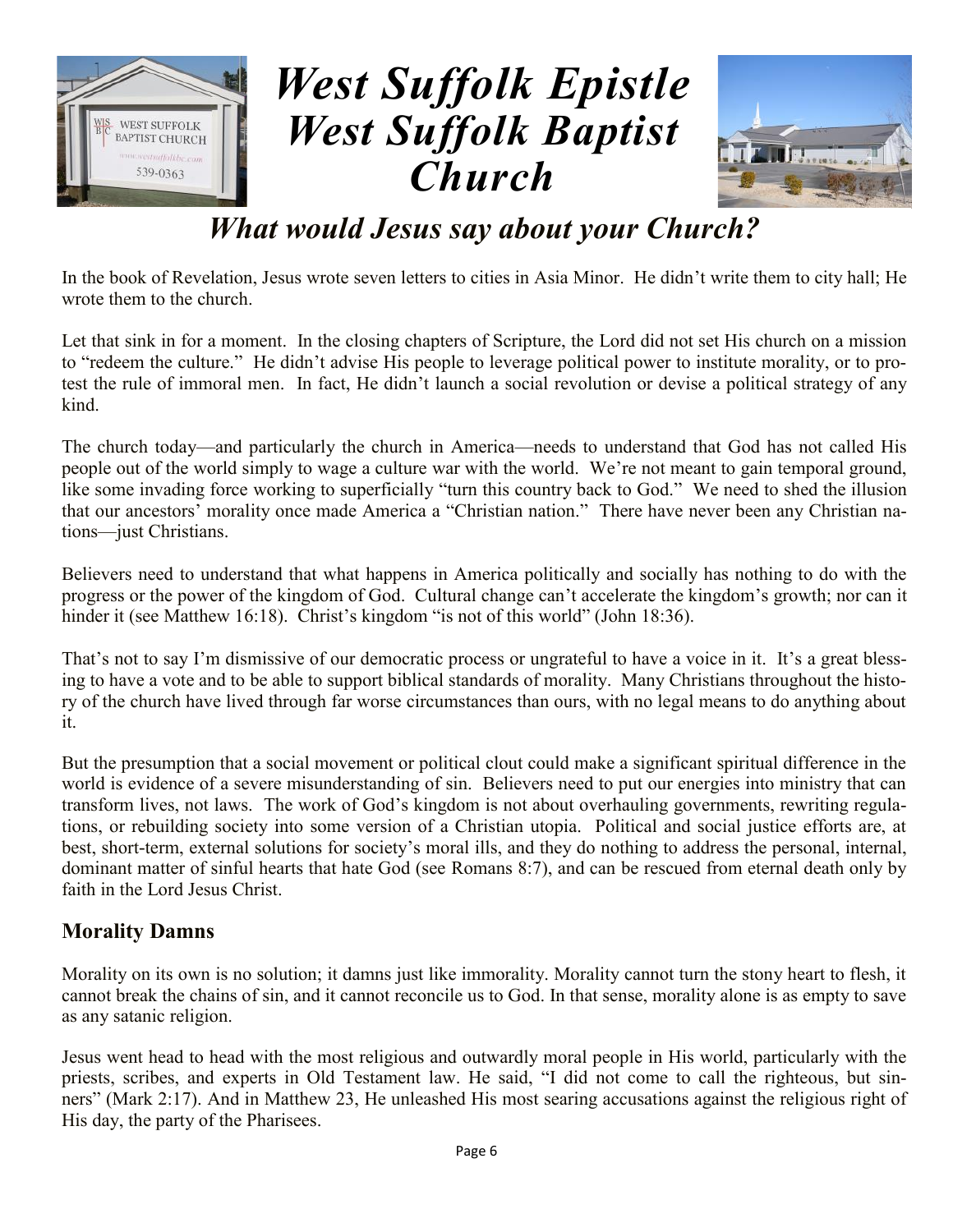



#### *What would Jesus say about your Church?*

*Continued from Page 6*

These were the most pious men in the nation, who fastidiously kept the law of God and faithfully followed rabbinical tradition. Jesus says, "Woe to you, scribes and Pharisees, hypocrites" (Matthew 23: 13). The word "woe" is the equivalent of saying "curse you." He's pronouncing damnation and judgment on them. He repeats the same phrase over and over in the subsequent verses. He calls them "blind guides" in verse 16, as they led Israel astray through their empty, pious morality.

Neither social change nor moralism was ever the message of the Old Testament prophets. They were never the message of the Messiah or the New Testament writers. Such has never been God's message to the world at all. In fact, Isaiah tells us that "all our righteous deeds are like a filthy garment" (Isaiah 64:6). Man's morality at its apex is nothing more than foul, defiled rags.

Moreover, Romans says, "There is none righteous . . . there is none who does good, there is not even one" (Romans 3:11–12). So whatever imaginary righteousness man has, whatever superficial morality he exhibits, is just a charade. There is no one righteous, no matter what kind of pious façade people put up.

People can change their lives. They can have a moment of crisis and decide they're going to turn away from immorality or addiction and start living a better life. People can, to some degree, clean up their act simply by applying extraordinary human effort and resolve. If enough of them do it, there can be a slight moral upgrade in human society. But behavioral reform has no bearing on people's relationship with God. It has no means to deliver them out of the bondage of sin into the kingdom of Christ. The best that morality can do is turn people into another batch of condemned Pharisees. Morality can't save anyone from guilt or fuel genuine godliness. Pharisees and prostitutes share the same hell.

The push for cultural morality or even social justice is a dangerous distraction from the work of the church. It wastes immense amounts of precious resources, including time, money, and energy. Ephesians 5:16–17 urges believers to "[make] the most of your time, because the days are evil. So then do not be foolish, but understand what the will of the Lord is." And the will of the Lord is not a culture governed by social equity or even institutionalized Phariseeism.

The word evangelical is derived from the Greek word for "gospel." It originally signified Christians who understood that the gospel is the core and the very essence of Christian doctrine and therefore must be guarded at all costs. But it has been so painted over with social and political colors as to have become a political term, rejected by most of society and even most professing Christians.

#### **The True Calling of the Church**

The will of God is not that we become so politicized that we turn our mission field into our enemy. Christians are right to repudiate sin, and to declare without equivocation that sin is an offense to our holy God. That includes sins like abortion, homosexuality, sexual promiscuity, and any other sins that our corrupt culture says we must accept. But a culture sold out to sins such as those is not going to be turned around—much less won over—by angry protests and partisan politics. It's futile to think the solution to our culture's moral bankruptcy is a legislative remedy. There is no law that can make fallen sinners righteous (see Galatians 2:21).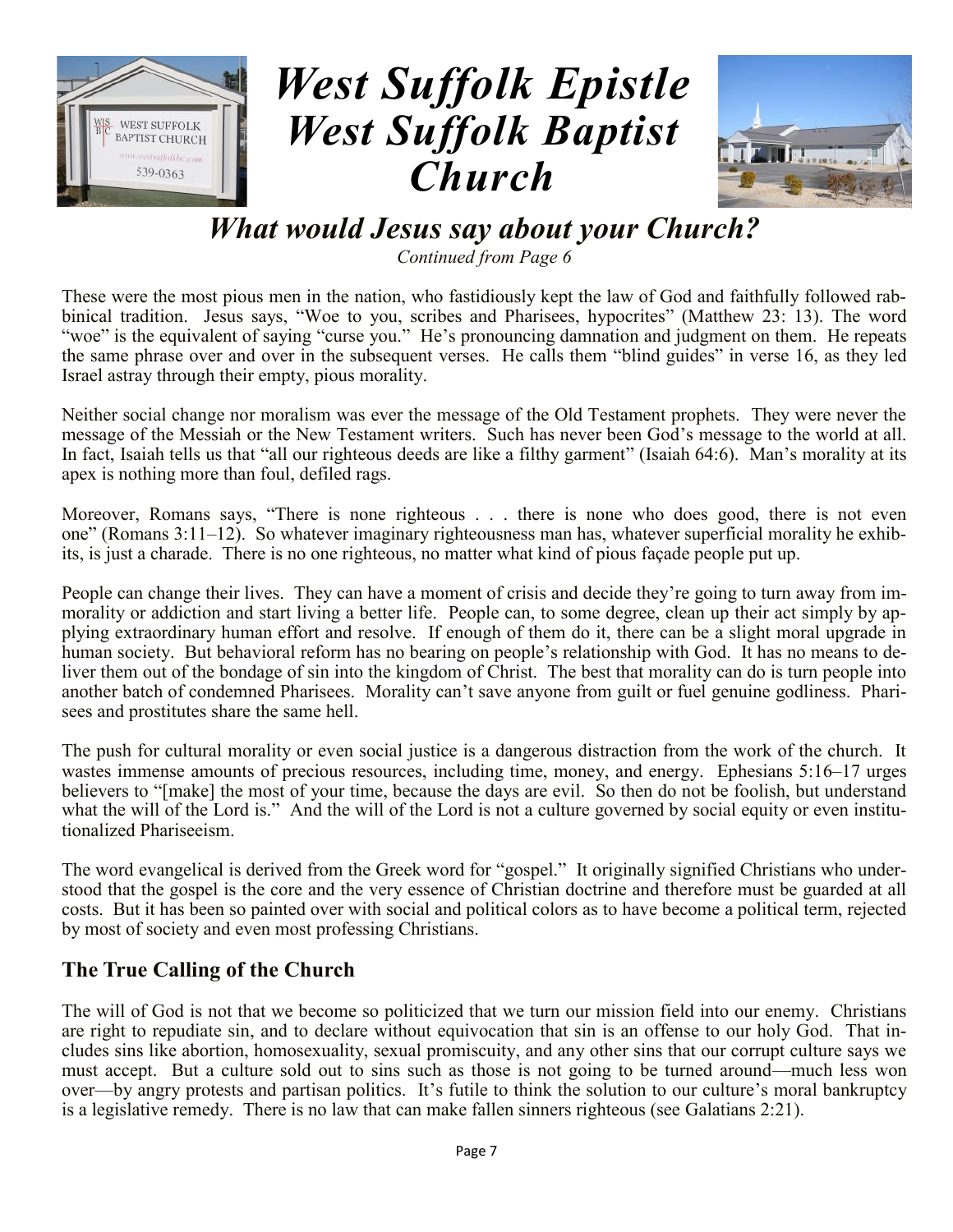



*What would Jesus say about your Church?*

*Continued from Page 7*

Timothy ministered in a culture that was at least as bad as ours. Nothing in Paul's instructions to his younger disciple suggested that Timothy should try to redeem the culture. Indeed, he told Timothy things would get even worse (2 Timothy 3:13). What the people of this depraved world need is the gospel. They need to be told that their sins can be forgiven and they can be set free from the chains of sin and this world's system. Believers have no right to regard lost sinners with contempt or loathing. Our attitude toward our neighbors should be a reflection of Christ's love for them, not an expression of our disagreement with their politics or even their morality. We have no right to withhold the good news of salvation from them, like Jonah tried to do with the Ninevites. We ought to make sure that the lost sinners in our lives know that we love them enough to offer them God's forgiveness. There is a holy hatred for sin, but Christ wept over the lost in sympathy, and so must we.

The world is the way it is today because it is the world, and the church must confront it with the full truth. It's hypocritical for Christians to berate the secular world for the way unbelievers behave when so many churches are validating that either by believing in its ability to be redeemed by human power or by putting on a worldly circus of entertainment and cheap distractions from the real issues. It's time for the church to be about the ministry of reconciliation—for God's people to boldly and faithfully proclaim His gospel and for His church to be salt and light in this dark and desperate world (Matthew 5:13–16). That was the Lord's message to the churches in Revelation. He commanded them to put off worldliness and corruption, to renew their love for Him, and to guard the purity of His gospel and His church. Virtually every admonition, rebuke, warning, and call to repentance our Lord makes in these letters is applicable to the church in the twenty-first century—including many of today's best known and most influential evangelical churches. It's time for us to pay attention to the letters to those churches in Revelation and heed Christ's call to reform of His church. *~ Dr. John MacArthur*

### *Hindrances to Peace*

Just as righteousness and truth are the noble companions of peace, so sin and falsehood are its great hindrances. The prophet Jeremiah said, "The heart is more deceitful than all else and is desperately [evil]; who can understand it?" (Jer. 17:9). Jesus said, "Out of the heart of men, proceed the evil thoughts, fornications, thefts, murders, adulteries, deeds of coveting and wickedness, as well as deceit, sensuality, envy, slander, pride and foolishness. All these evil things proceed from within and defile the man" (Mark 7:21-23).

People with sinful hearts create a sinful society that resists true peace. Ironically, many who talk of peace will also pay huge sums of money to watch two men beat the daylights out of each other in a boxing ring! Our society's heroes tend to be the macho, hard-nosed, tough guys. Our heroines tend to be free-spirited women who lead marches and stir up contention. Psychologists and psychiatrists tell us to stand up for our rights and get everything we can for ourselves. That breeds strife and conditions people to reject the peace of the gospel.

Beyond that, the unbelieving world has never tolerated God's peacemakers. Christ Himself often met with violent resistance. His accusers said, "He stirs up the people" (Luke 23:5). Paul's preaching frequently created conflict as well. He spent much time under house arrest and in filthy Roman prisons. On one occasion his enemies described him as "a real pest . . . who stirs up dissension among all the Jews throughout the world" (Acts 24:5).

All who proclaim the gospel will eventually meet with opposition because sin and falsehood have blinded people's hearts to true peace. That's why Paul warned us that all who desire to be godly will suffer persecution (2 Timothy 3:12). *~ Dr. John MacArthur*